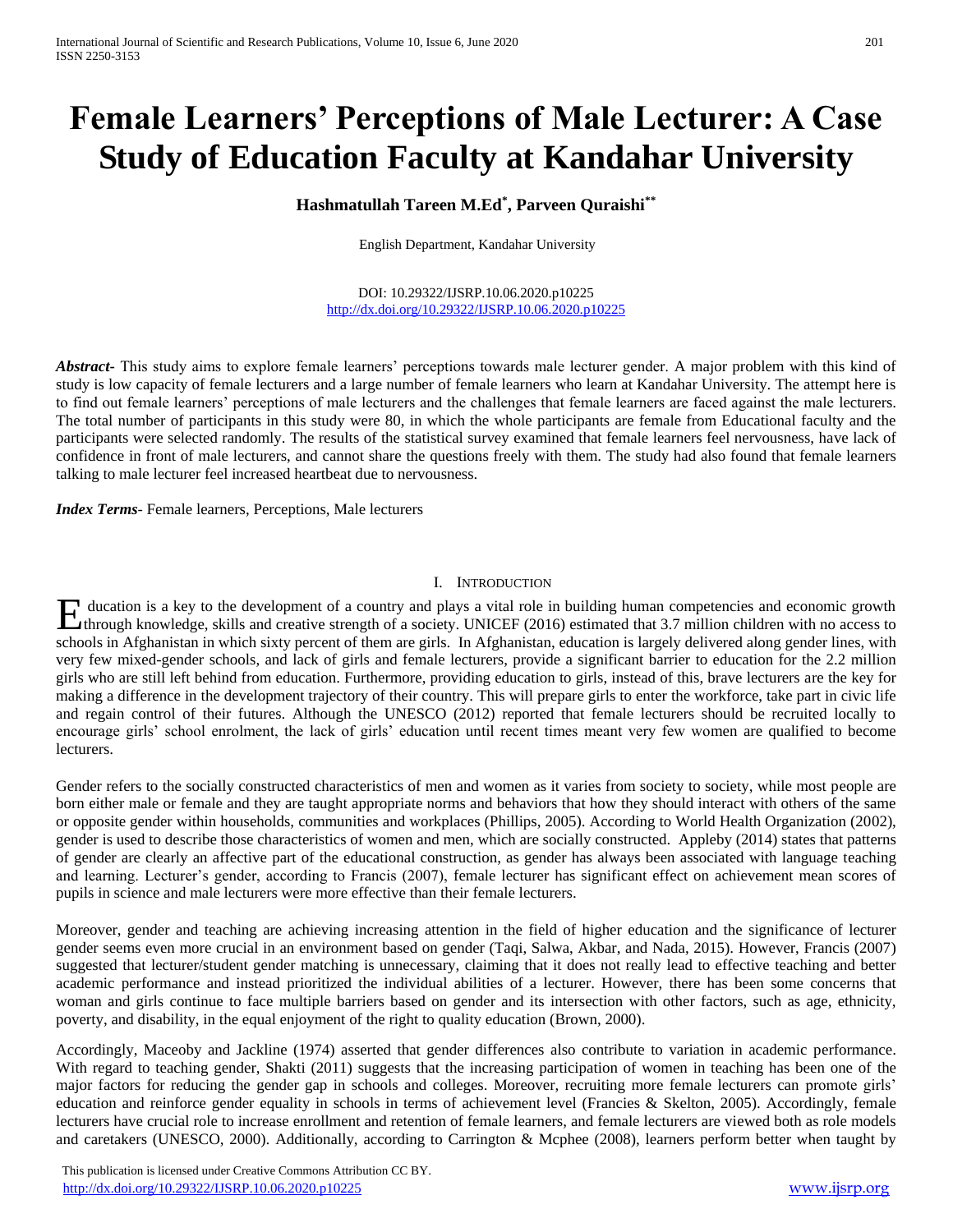lecturers of the same gender. On the other hand, it is possible in some cases that same gender lecturers have negative effect on achievement (Antecol, 2015). In addition, there is a strong relationship between language learners' achievement as well as their attitudes and motivation towards language and the gender of their language lecturer (Lavin, 2012). Also, Mora's (2013) conclusion seems that female learners who were taught by female lecturers had better test scores. Likewise, Lavy (2004) asserted that female lecturers may have a smaller positive effect on male learners and a larger effect on female learners. Recruiting more female lecturers can promote girls' education and reinforce gender equality in schools in terms of achievement level (Francis & Skelton, 2005).

#### STATEMENT OF THE PROBLEM

A major problem with this kind of study, there is low capacity of female lecturers compared to the number of female learners who learn at Kandahar University. Like most of the developed countries, statistics for Kandahar University show that number of males in the teaching profession outweighs the number of females. Recently, there have been several arguments that female learners' underachievement in higher education is due to male dominance in the teaching profession. The highlighting argument for this that lack of female role models could have negative consequences for the achievement of female learners. It points out if the argument is accurate that immediate steps are necessary to ensure gender equity in higher education. Dee (2007) argues that it is more likely that a student chooses someone as a role model who is similar to him/her as the same gender. An observation, on the other hand, demonstrated that male lecturers may control indiscipline and disobedience at the adolescent stage more easily than the female lecturers (Wheatly & Jones, 1999). Due to the discussion explained above, it is logical to call for policy recommendations that were put forward in developing countries.

Owing to what has been explained in the preceding discussion, it is logical to appeal for policy recommendations that were put forward in the western countries. As such, female learners' perceptions towards male lecturers related study is expressively essential before implementing such policies. Hence, the purpose of this study is to examine if the male lecturer has any impact on female learners performance in higher education.

RESEARCH OBJECTIVES

- To find out female learners' perceptions towards male lecturer.
- To identify the challenges that female learners are faced against the male lecturers.

RESEARCH QUESTIONS

- What are female learner's perception towards male lecturer?
- What are the challenges that female learners are faced against male lecturers?

### II. LITERATURE REVIEW

There is a large volume of previous studies regarding gender's value on academic achievement of female learners learning such as Carrington & Macphee (2008), Francis, Skelton reported that the gender of lecturers had little apparent effect on the academic motivation and engagement of either boys or girls. Female learners, in particular, value lecturers who were consistent and supportive regardless of their gender. However, research in Holland confirmed that lecturer's sex does not affect the achievement, attitudes, or behavior of female learners' (Driessen, 2007). It has been observed in Nepal by Gurung (2018) that female learners have better scores when taught by both female and male lecturer. This also implies that whatever subject when male or female lecturers teach, it had no specific impact of gender on female learners. Not only that, but male lecturers provided more opportunities for their female learners to interact in class, treat their learners more respectfully, and grade them fairly. According to Luschei's (2011) argument, there is evidence that learners of female lecturers perform comparatively better than those of male lecturers.

Regarding gender differences in teaching profession and its impact on learners' performance, Awan & Azeem (2017) concluded that male lecturers can control well the boys whereas female learners felt comfortable with female lecturers. To be more precise, male lecturers focus on academics, while female lecturers focus on supportive attitude. Concerning male lecturer, Wood (2012) found that male lecturers tend to get more respect from female learners simply because they are men. However, Peter and Horn (2006) suggested the effect of male lecturers on learners where male lecturers may serve as positive role models for female learners seeking to fill the void of absent fathers, often looking up to them and mimicking their behaviors. Furthermore, these behaviors are believed to increase student motivation and engagement, thus increasing their level of academic achievement and the likelihood of them completing college. Nonetheless, McGrath & Sinclair (2013) described female lecturers as being best at supporting female learners in successful situations, providing favorable comments and praises.

According to Awan & Aqsa (2015) who demonstrated that increasing the number of women lecturers has to be accompanied by other strategies to promote girls' education. In some conservative communities, parents will not permit their daughters to be taught by a male lecturer because parents may rather prefer female lecturers over male. Even in some areas, according to the authors, the presence of male lecturers necessarily voided girls' enrolment. Similarly, a study carried out by Aliakbari & Jamalvandi (2011) revealed that Iranian female learners preferred female lecturers not because of their professional capabilities but for a feeling of comfort and rest in a female lecturer class. Whereas, this hypothesis has found little empirical support by Canes & Rosen, (1995) which found that the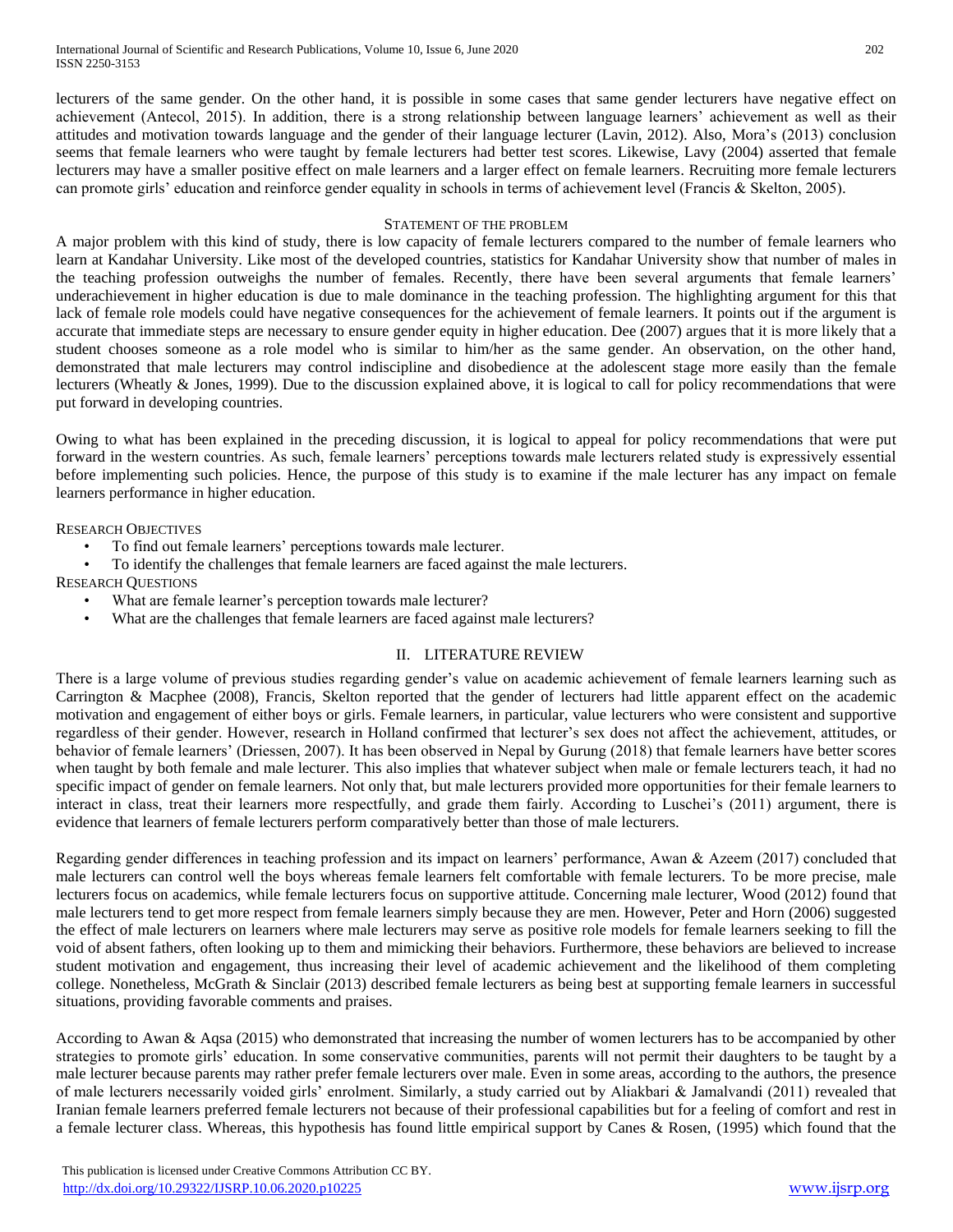International Journal of Scientific and Research Publications, Volume 10, Issue 6, June 2020 203 ISSN 2250-3153

percentage of faculty who are female in an institution is significantly associated with the probability that female learners obtain an advanced degree.

According to the Afghan MoE (2011) who found that lack of female lecturers can cause and affect low participation of girls in a Higher Education. In particular, emphasis has been placed upon equality of access to schooling for girls, and more recently, upon the influence of gender role stereotypes in higher dropout rates for girls (Gordon, 1995). In addition, a research conducted in South Africa by Mutekwe, Modiba & Maphosa (2012) where female respondents asserted that one of the major problems they faced was male teachers' love proposal which triggered to failure of the respective course and hate school or dropout unless they accepted the proposal. Likewise, a study by Jegede (2007) found that female students revealed higher anxiety toward male lecturers in learning of Chemistry subjects. The author further stated that female learners feel unrelaxed when asking or suggesting some items. As per challenges, Madara & Cherotich (2016) found in a carried out study that female learners undeniably encountered frequent genderrelated challenges and even harassment from male lecturers. Similarly, Lahelma (2000) conducted a study in the Finish context at the University of Helsinki where female learner shared their concern regarding male lecturers and suggested that male lecturers have to very sensitive in terms of having relationship with their female learners.

## III. RESEARCH METHODOLOGY

#### *A. Research Design*

The quantitative method of research was used for this study to identify the challenges that female learners are faced against the male lecturers: A researcher who uses quantitative approach, generally has a very clear idea about what is being measured before they start measuring it, and their study is set up with controls and a very clear outline (Keith, 1998). According to Yin (2003), case study is used in many situations to contribute to our knowledge of individual, group, organizational, social, political and related phenomena. Thus, it identifies variables to study and relate those variables in questions or hypotheses by using statistical standards of validity and reliability and employ statistical procedures for analysis.

## *B. Population and Sampling*

The population for this research study was 80 female learners of Education Faculty aged between 20 to 30 years old. According to Krejcie & Morgan (1970), for a population of 80, a sample size of 70 subjects is required. Hence, the researchers provided all 80 female learners with the survey questionnaire.

#### *C. Instrument*

The main instrument used in this survey research was a questionnaire. The researcher adopted and adapted questionnaire from different articles. As the participants were from different departments and were unable to understand English, therefore, it was necessary to translate the questionnaire into the Pashto language. The questionnaire had three parts: demographic information, part B: there were 10 items administered, related to female students' perception of male and female teachers and Part C: were 10 items regarding challenges that female learners faced with, based on Likert Scales. 1- Agree 2- Strongly Agree 4- Disagree 5- Strongly Disagree.

#### *D. Validity and Reliability of the Questionnaire*

Considering the validity of the questionnaire, the researchers shared the questionnaire with the colleagues and received effective and constructive feedback. Also, the researchers measured the reliability of the questionnaire through (SPSS) software 21 version. Although, the permanency of the questionnaire and item's scales was Cronbach's Alpha, which means that the scale and items were reliable. The general reliability values between (.747) which is acceptable.

## IV. FINDINGS

#### *A. Characteristics of the Respondents*

Table 1 shows the demographic information of the respondents in categories of level of education, age and shift.

|                     | <b>Characteristics</b> | <b>No. of Respondents</b> | Percentage |
|---------------------|------------------------|---------------------------|------------|
| Level of Education: | Freshmen               | 37                        | 46.3       |
|                     | Sophomore              | 29                        | 36.3       |
|                     | Junior                 |                           | 10.0       |
|                     | Senior                 |                           | 7.5        |
| Age:                | $15 - 20$              | 53                        | 66.3       |
|                     | $21 - 25$              | 25                        | 31.3       |
|                     | $26 - 30$              |                           | 2.5        |
| Shift:              | Morning                | 48                        | 60.0       |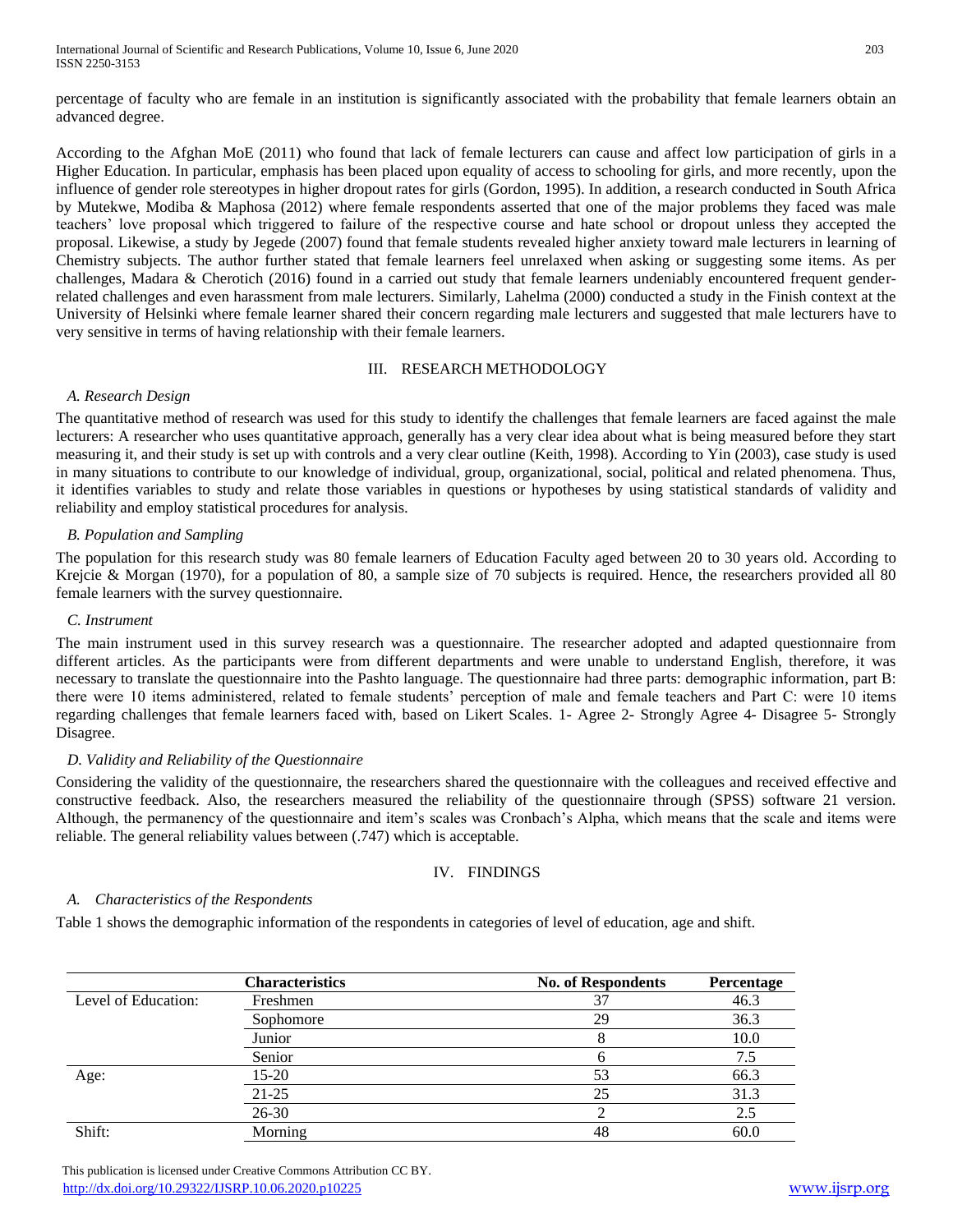**Table 1:** Shows that there were eighty participants. Out of eighty 37 (46.3%) were freshmen, 29 (36.3%) sophomore, 8 (10.0%) junior and 6 (7.5%) senior students. According to their age, 15-20 years old were 53 (66.3%), 21-25 years old 25 (31.3%), and 26-30 years old were 2 (2.5%) students. Regarding the shift, 48 (60.0%) female learners were from morning shift, and 32 (40.0%) were from afternoon.

## *B. RQ 1: What are female learners' perceptions towards male lecturer gender?*

**Table 2:** Indicates the female learners' perception towards male lecturer's gender

| Female learners' perception towards male lecturers                                         |      | <b>Std. Deviation</b> |
|--------------------------------------------------------------------------------------------|------|-----------------------|
| I feel comfortable with male lecturers.                                                    | 2.07 | .74                   |
| I feel a greater sense of safety and security when there is male lecturer in the<br>class. | 1.98 | .75                   |
| Male lecturers give us more opportunities to interact in the class.                        | 1.96 | .73                   |
| We are happy to have male lecturers at University.                                         | 1.92 | .67                   |
| I don't mind whether male or female lecturer teaches us.                                   | 1.90 | 1.01                  |
| Male lecturers help female learners in every situation.                                    | 1.85 | .90                   |
| Male lecturer act as a father or brother with female learners.                             |      | .71                   |
| Male lecturers support female learners.                                                    |      | .70                   |
| We easily understand male lecturer's lecture.                                              |      | .69                   |
| Male lecturers respect female learners.                                                    |      | .52                   |

**Likert scales:** 1=Strongly Agree, 2= Agree, 3=Disagree, and 4= Strongly Disagree.

**Table 2:** Shows the mean scores for female learners' perception towards male lecturer's gender. All of the items had the mean scores between the ranges of one to two. The average level of the female learners' perception towards male lecturer's gender was in the range of "Strongly agree" and "Agree". Items that gained higher mean scores in this dimension were identified as "I feel comfortable with male lecturers." (M= 2.07, SD= 0.74), "I feel a greater sense of safety and security when there is male lecturer in the class." (M= 1.98, SD= 0.75) and "Male lecturers give us more opportunity to interact in the class." (M=  $1.96$ , SD= 0.73). In addition, the three items with comparative lower mean scores were "Male lecturers support female learners." ( $M= 1.70$ ,  $SD= 0.70$ ), "We easily understand male lecturer's lecture." (M= 1.66, SD= 0.69) and "Male lecturers respect female learners." (M= 1.46, SD= 0.52). The result reveals that approximately all the respondents strongly agree and agree with the items of questionnaire. Therefore, we emerge the major findings from the above table that are strongly related with the female leaners' perception towards male lecturers: 1) Male lecturers respect female learners. 2) Female learners easily understand male teachers' lecture. 3) Male lecturers support female learners.

## *C. RQ 1: What are the challenges that female learners are faced against male lecturers?*

**Table 3:** Indicates the challenges that female learners are faced with male lecturers.

| Challenges that female learners are faced with                                             | Mean | <b>Std. Deviation</b> |
|--------------------------------------------------------------------------------------------|------|-----------------------|
| Some male lecturers bother female learners.                                                | 2.96 | .98                   |
| Male lecturers are against female learner's education.                                     | 2.86 | .96                   |
| Male lecturer's behavior is not appropriate with female learners as with male<br>learners. | 2.78 | .95                   |
| Male lecturers do not let female learners when they come late to the class.                | 2.68 | 1.05                  |

 This publication is licensed under Creative Commons Attribution CC BY. <http://dx.doi.org/10.29322/IJSRP.10.06.2020.p10225> [www.ijsrp.org](http://ijsrp.org/)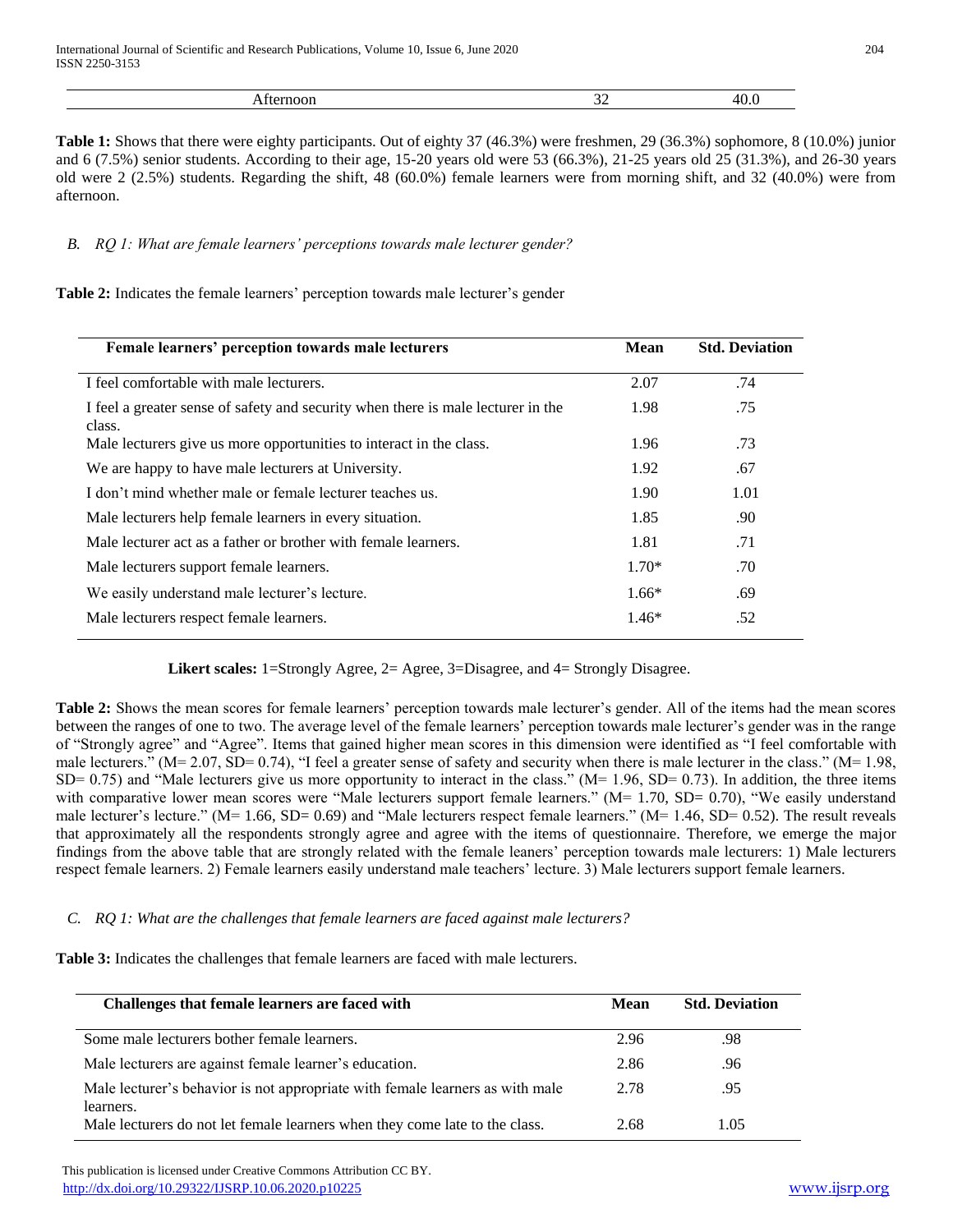| Our parents do not feel safe to send us to the university where is male-dominated | 2.63    | .93  |
|-----------------------------------------------------------------------------------|---------|------|
| environment.                                                                      |         |      |
| Male lecturers have no significant impact on the educational performance of       | 2.60    | .90  |
| female learners.                                                                  |         |      |
| While I talk with male lecturer, my heart beats very fast.                        | $2.26*$ | 1.05 |
| I cannot share the questions freely with male lecturers.                          | $2.20*$ | .89  |
| I do not have confidence in front of male lecturer when I present the             | $2.13*$ | 1.04 |
| presentation.                                                                     |         |      |
| I feel nervous when asking a question from male lecturer.                         | $2.10*$ | .90  |

 **Likert scales:** 1=Strongly Agree, 2= Agree, 3=Disagree, and 4= Strongly Disagree.

**Table 3:** Shows the mean scores for the challenges that female learners are faced with the male lecturers. All of the items had the mean scores in the range of two. The average level of challenges that female learners are faced with the male lecturers was in the range of "Agree". Items that gained higher mean scores in this dimension were specified as "Some male teachers bother female learners." (M= 2.96, SD= 0.98), "Male lecturers are against female learner's education." (M= 2.86, SD= 0.96) and "Male lecturer's behavior is not appropriate with female learners as with male learners." ( $M = 2.78$ , SD= 0.95). Meanwhile, the three items with comparative lower mean scores were "I can't share the questions freely with male lecturers." (M= 2.20, SD= 0.89), "I do not have confidence in front of male lecturer when I am presenting the presentation."  $(M= 2.13, SD= 1.04)$  and "I feel nervous when asking a question from male lecturer." ( $M= 2.10$ , SD= 0.90). The result indicates that the participants agree with all items of questionnaire. Thus, we take out the major findings from the above table that are the big challenges of female learners against male lecturers: 1) Female learners feel nervousness when they ask from male lecturer. 2) Female learners do not have confidence in front of male lecturer when they present the presentation. 3) Female learners cannot share questions freely with male lecturers. 4) While female learners talk to male lecturers, their hearts beat very fast.

#### V. DISCUSSION

The result from the survey revealed that male lecturers respect female learners, and have a better attitude and behavior when female learners ask questions or talking about lesson or an activity. This finding is supported by Gurung (2018) that male lecturers giving their female students more opportunity to interact in the class, treat their students more respectfully, and grade them fairly. Also, the findings of this study indicated that female learners are satisfied with male lecturers and easily understand male lecturers' lecture. Female learners also stated that they learn hurriedly from male lecturers rather than female lecturer. The result also demonstrated that male lecturers encourage female learners to participate in each academic activity in the class that they perform continually as like male learners accomplish. These findings corroborate with previous literature by Peter and Horn (2006) who suggested the effect of male lecturers on learners where male lecturers may serve as positive role models for female learners often looking up to them and mimicking their behaviors. Furthermore, these behaviors are believed to increase student motivation and engagement, thus increasing their level of academic achievement and the likelihood of them completing college.

Moreover, the current study found that female learners feel nervous in front of male lecturer when they are offering or presenting the presentation, as well as, female learners feel anxious and their heart beats so fast while female learners are talking to male lecturers concerning lesson. This finding is in harmony with Liu's (2006) study who revealed that female learners feel their heart beating when they are going to be called on in the English class to do an activity. In addition, the results of the study revealed that female learners do not have confidence towards male lecturer, that it caused them to derivate in every activity and hinder their academic achievement which has negative impact on learners learning. As part challenges, female learners indicated that they cannot join the questions independently with a male lecturer, that it might have a negative impact on their achievement. Not only that but, learners with low self-confidence usually look away from instructors to avoid being called on. The findings of the current study are consistent with those of Al-sibai (2004) who declared that female learners feel uncomfortable and panic in front of male lecturers when using the language orally because they are concerned about being criticized or disapproved of, or they tend to perform less successfully.

## VI. RECOMMENDATIONS

It could be implied that even the female learners at Education Faculty feel comfortable, the ministry of higher education and especially Kandahar University need to employ female lecturers to avoid male dominant environment. Since, this study was limited to only one faculty, and could not be generalized to other faculties and universities in Afghanistan, therefore, further research in other public and private universities would be useful. In addition to that lecturers of Education Faculty are recommended to create a supportive and encouraging classroom environment that encourages female learners to speak and participate in oral communication activities without fear or inhibition. Male lecturer should encourage female learners in every academic achievement and give a sense that they can openly ask questions and perform any activity.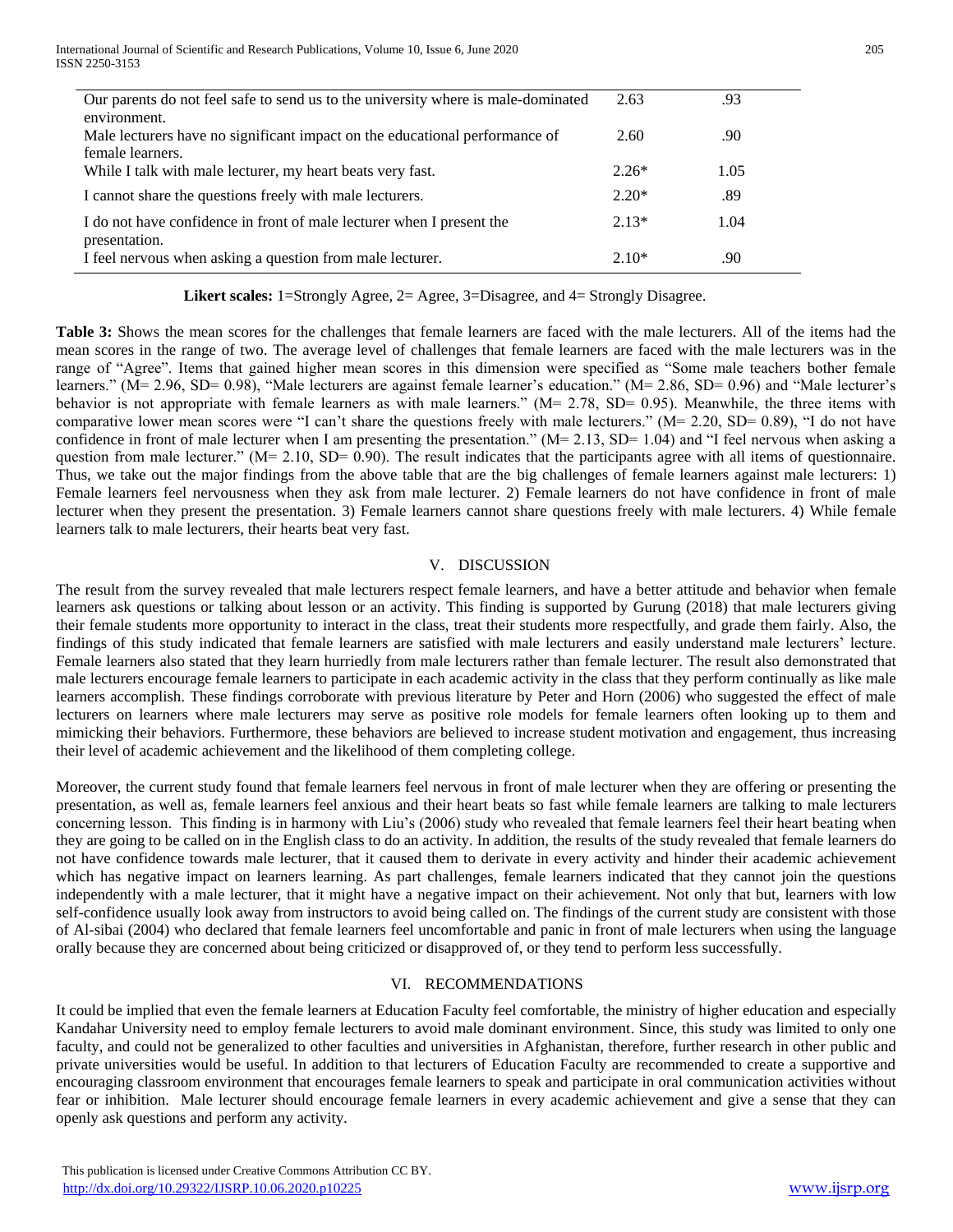#### VII. CONCLUSION

The purpose of the present study was to find out female learners' perceptions towards male lecturer's gender and the challenges that female learners are faced against the male lecturer. The researcher collected the data through the survey, in which the female learners manifested that male lecturers respect female learners and female learners' are satisfied with male lecturer that they can easily understand the lecture, and male lecturers encourage female learners in every academic section. The study also found the challenges female learners faced with such as feeling nervousness and having lack of confidence when asking a question concerning the lesson from male lecturer. Thus, female learners cannot share the questions freely and their heartbeats very fast while talking to male lecturers which effects somehow on their academic achievement.

#### **REFERENCES**

- [1] Aliakbari, M. & Jamalvandi, B (2011). Iranian High-School Girls perception and Evaluation of Female English Teachers. *International Conference on Humanities*. IPDR vol.17.
- [2] Al-Sibai, D. (2004). Promoting Oral Fluency of Second Language Learners. Retrieved on October 13,011.
- [3] Antecol, H. (2015): The Effect of Teacher Gender on Student Achievement in Primary School, Journal of Labor Economics, 33, 1, pp. 63-89.
- [4] Appleby, R. (2014). Men and Masculinities in Global English Language Teaching. Palgrave Macmillan: Hound mills, UK.
- [5] Awan, A. G, & Aqsa, R (2015). Role of Female Teachers in Increasing Literacy Rate: A case study of District D.G. Khan, Pakistan. *An International peerreviewed Journal*, *vol.13*, 2015, 2422-8435.
- [6] Awan, D. & Azeem, G*.* (2017). GENDER DIFFERENCES AND ITS IMPACT ON STUDENTS' PERFORMANCE: A SOCIO-LINGUISTIC ANALYSIS. *Global Journal of Management, Social Sciences and Humanities*, 352 Vol 3 (2).
- [7] Brown, Douglas H. (2000). Principles of language learning and teaching. Fourth edition. Longman.
- [8] Canes, B. J. and Rosen, H. S. (1995) 'Following in her Footsteps? Faculty Gender Composition and Women's Choices of College Major, Industrial and Labor Relations Review, vol. 48, pp. 486-504.
- [9] Carrington, B. P. & Mcphee, C. (2008). Role Models, School Improvement and the "Gender Gap"—do men bring out the best in boys and women the best in girls?, British Educational Research Journal, vol. 34, no. 3, pp.315–327.
- [10] Dee, T. S. (2007): Teachers and the Gender Gaps in Student Achievement. The Journal of Human Resources, 3 (XLII), 528-554.
- [11] Driessen, G. (2007): The feminization of primary education: effects of teachers" sex on pupil achievement, attitudes and behavior. Review of Education (53), 183–203.
- [12] Francis, A. A. (2007). Student and teacher related variables achievement in chemistry. Journal of Pendidikan. 32(2007). 3-18.
- [13] Francis, B. & Skeleton, C. (2005). Reassessing gender and achievement; Questioning contemporary key debates*. New York: Routledge.*
- [14] Gordon, H. (1995). The dialectic between global gender goals and local empowerment: Girls' education in southern Sudan and South Africa. *Research in Comparative and International Education, 6(1), 14-26.*
- [15] Gurung, L. (2018). Female Teachers and Girls' Academic Achievement in Nepal Female Teachers and Girls' Academic Achievement: A Case of pokhara Sub Metropolitan in Nepal.
- [16] Jegede, S.A. (2007). Students' anxiety towards the learning of chemistry in some Nigerian secondary schools. Educational Research and Review, 2(7), 193-197.
- [17] Keith, F. P. (1998): Introduction to social research, Quantitative and Qualitative Approaches. New Delhi: Thousand Oaks.
- [18] Krejcie, R. V., & Morgan, D. W. (1970). Determining sample size for research activities. Educational and psychological measurement, 30(3), 607-610.
- [19] Lahelma, E. (2000). Lack of male teachers: A problem for students or teachers?. Pedagogy, Culture and Society, 8(2), 173-186.
- [20] Lavin, C. E. (2012). Gender Difference in the knowledge and Adoption of Educational Technology by Faculty: The Case of Business School in Jamaica. *In CONF-IRM (p.23).*
- [21] Lavy, V. (2004): Do gender stereotypes reduce girls' human capital outcomes? Evidence from a natural experiment, No. w10678, National Bureau of Economic Research.
- [22] Liu, M. (2006). Anxiety in Chinese EFL students at different proficiency levels. Department of Foreign Languages, Tsinghua University, Beijing 100084, PR China.
- [23] Luschei, T. F. (2011). The effectiveness and distribution of male primary teachers: Evidence from two Mexican states. International Journal of Educational Development, (In press).
- [24] Maceoby, E. &Jackline, C. N. (1974). The Psychology of gender Defferences. Stanford, CA: Stanford University Press.
- [25] Madara, D. S., & Cherotich, S. (2016). Challenges Faced by Female-Students in Engineering-Education. Journal of Education and Practice, 7(25), 8-22.
- [26] McGrath, K., & Sinclair, M. (2013). More male primary-school teachers? Social benefits for boys and girls. Gender & Education, 25(5), 531-547.
- [27] MOE (2011). National Educational Interim Plan; 2011-2013.
- [28] Mora, A. (2013). The complexities of being and becoming language teachers: issues of identity and investment. Language and Intercultural Communication, 16(2), 182-198.
- [29] Mutekwe, E., Modiba, M., & Maphosa, C. (2012). Female Students' Perceptions of Gender and Academic Achievement: A Case of Sixth Form Girls in Zimbabwean School. *Department of Education Studies* 32(1): 111-120.
- [30] Peter, K., & Horn, L. (2006). Gender differences in participation and completion of undergraduate education and how they have changed over time. Education Statistics Quarterly, 7(1-2). Retrieved from GALE.
- [31] Phillip, S.P. (2005). Defining and measuring gender: A social determinant of health whose time has come. *International Journal for Equity in Health,* 4(1), 11.
- [32] Shakti, R. (2011). Beliefs and knowledge in chemistry teacher female teacher development. *International Journal of Science Education, 26(3), 329-351.*
- [33] Taqi, H. A., Salwa, H., Akbar, R. H. & Nada, A. (2015). Choosing an English Teacher: The Influence of Gender on the Students' Choice of Language Teachers. English Language Teaching; Vol. 8, No. 12; 2015.
- [34] UNESCO (2012). From Access to Equality—Empowering Girls and Women through Literacy and Secondary Education.
- [35] UNICEF, (2016). A progress statistics report of women's education in Afghanistan. International Journal of lifelong education, 27(2), 169-178.
- [36] Whealty, C. Jones, M. (1999). Teacher beliefs, teacher characteristics, and teacher's gender. British Journal of Educational Psychology, 82(2), 270-288.